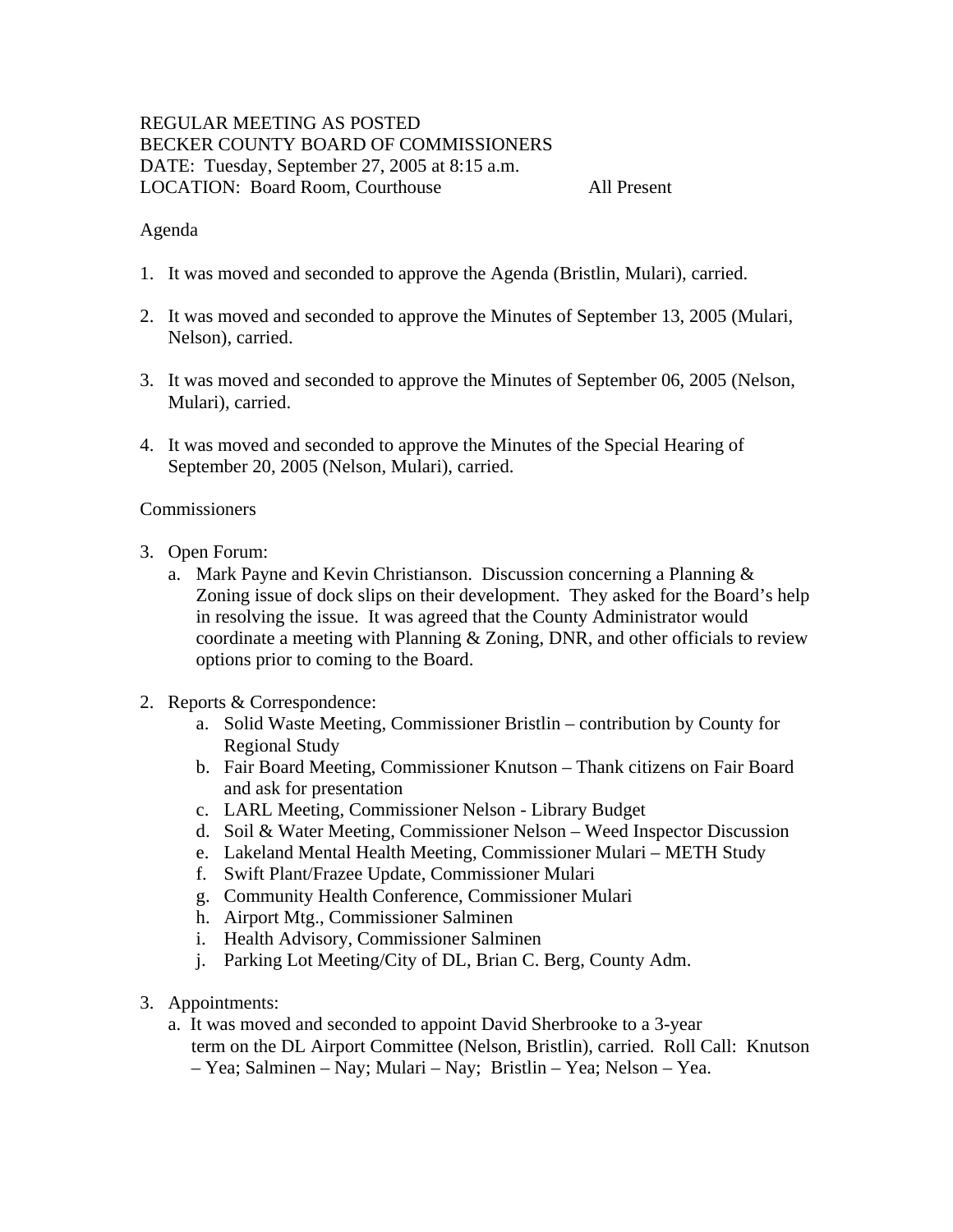- b. It was moved and seconded to appoint Curtis Neuman to a 3-year term on the DL Airport Committee (Bristlin, Knutson), motion failed. Roll Call: Knutson – Yea; Salminen – Nay; Mulari – Nay; Bristlin – Yea; Nelson – Nay.
- c. It was moved and seconded to appoint Mark Hagen to a 3-year term on the DL Airport Committee (Nelson, Mulari), carried. Roll Call: Knutson – Nay; Salminen – Yea; Mulari – Yea; Bristlin – Nay; Nelson – Yea.
- d. It was moved and seconded to appoint Garrett Johnson to a 3-year term on the DL Airport Committee (Mulari, Salminen), motion failed. Roll Call: Knutson – Nay; Salminen – Yea; Mulari – Yea; Bristlin – Nay; Nelson – Nay.
- e. It was moved to appoint Barry Nelson to a 3-year term on the DL Airport Committee (Bristlin), motion failed for lack of a second.
- f. It was moved and seconded to appoint Harry Salminen to a 3-year term on the DL Airport Committee (Nelson, Knutson), carried. Roll Call: Knutson – Yea; Salminen – Yea; Mulari – Yea; Bristlin – Nay; Nelson – Yea.
- g. Appointments to the Winter Trails Advisory Committee will be reviewed for the next Board Meeting.
- 4. It was moved and seconded to approve the signatures of the Board Chair and County Administrator on the Becker County Drug & Alcohol Policy (Bristlin, Knutson), carried.

Auditor – No licenses or permits.

Finance Committee Minutes

- 1. It was moved and seconded to approve the Claims (Nelson, Bristlin), carried.
- 2. It was moved and seconded to approve awarding the bid of \$126,628 for excavation at the Demolition Landfill to Baer Trucking, low bidder (Knutson, Bristlin), carried.
- 3. EDA Personnel Request was recommended and will be addressed later on the agenda.
- 4. It was moved and seconded to pass Resolution No. 09-05-3A to hire a permanent fulltime Assistant County Attorney due to an up-coming vacancy (Mulari, Bristlin), carried.
- 5. It was moved and seconded to approve the Capital Improvement Request to purchase an upgrade to Arcview GIS Software at \$600 and (1) license for highway technicians at \$1,200 (Mulari, Salminen), motion failed. Roll Call: Knutson – Nay; Salminen – Yea; Mulari – Yea; Bristlin – Nay; Nelson – Nay. This request will be brought to the Highway Committee.
- 6. Human Services Personnel Request was recommended and will be addressed later on the agenda.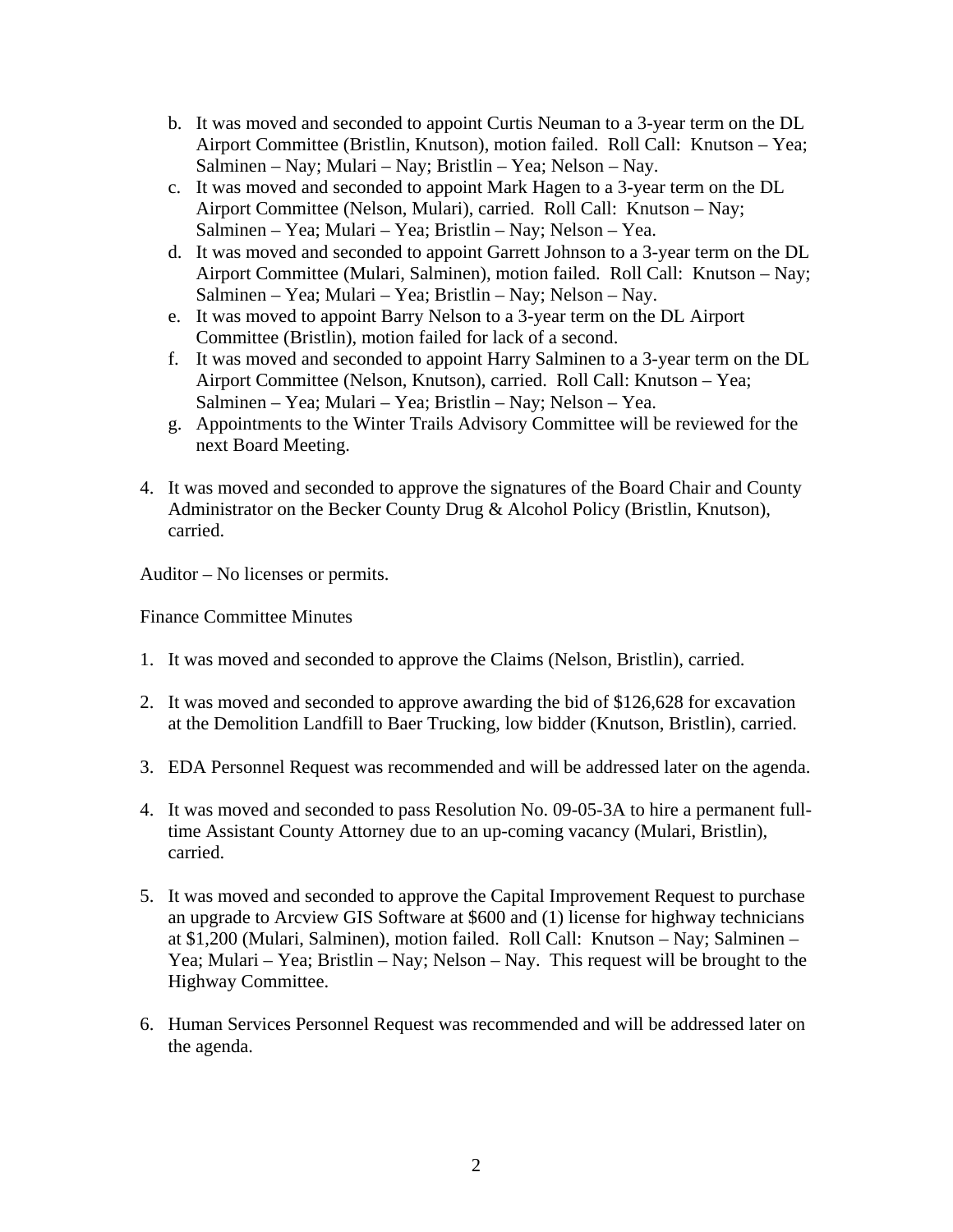- 7. It was moved and seconded to pass Resolution No. 09-05-3C, to hire a permanent full-time Technician due to the void of a part-time employee and the position authorized by the 2005 budget (Bristlin, Mulari), carried.
- 8. IT Dept. Request. It was moved and seconded to approve the request to upgrade The E-Mail Server to Exchange 2003; software upgrade cost is \$18,931 and Hardware cost is \$4,075.61 (Nelson, Mulari), carried.
- 9. Assessor Personnel Request was recommended and will be addressed later on the agenda.
- 10. Planning & Zoning Professional Service Contract was recommended and will be addressed later on the agenda.

# EDA

- 1. It was moved and seconded to table the request for a full-time Housing Developer/EDA Coordinator for more information (Bristlin, Knutson), motion failed. Roll Call: Knutson – Yea; Salminen – Nay; Mulari – Nay; Bristlin – Yea; Nelson – Nay
- 2. It was moved and seconded to pass Resolution No. 09-05-3B, to hire a permanent full-time Housing Developer/EDA Coordinator due to a vacancy (Nelson, Mulari), carried. Roll Call: Knutson – Nay; Salminen – Yea; Mulari – Yea; Bristlin – Nay; Nelson – Yea

Environmental Services

- 1. It was moved and seconded to approve the signatures of the Board Chair and County Administrator on the Hazardous Materials Emergency Preparedness (HEMP) Grant to approve the grant contract with the State of Minnesota (Bristlin, Knutson), carried.
- 2. Dan Holm, Director, Becker County Emergency Management gave and update on the Emergency Operations Plan and the Public Health Exercise Mass Clinic. Commissioner Nelson thanked Dan for his involvement with Emergency Management and recognized Dan's award for being outstanding in the NW Region.

# **Sheriff**

- 1. It was moved and seconded to approve the Snowmobile Enforcement Grant and approve signatures of Board Chair and County Administrator (Bristlin, Mulari), carried.
- 2. Tim Gordon gave an update on expenditures of the Snowmobile Enforcement Grant and also the Future of Narcotics Investigations. He asked for a consensus from the Board to continue the investigations for 6-months and discussed access to the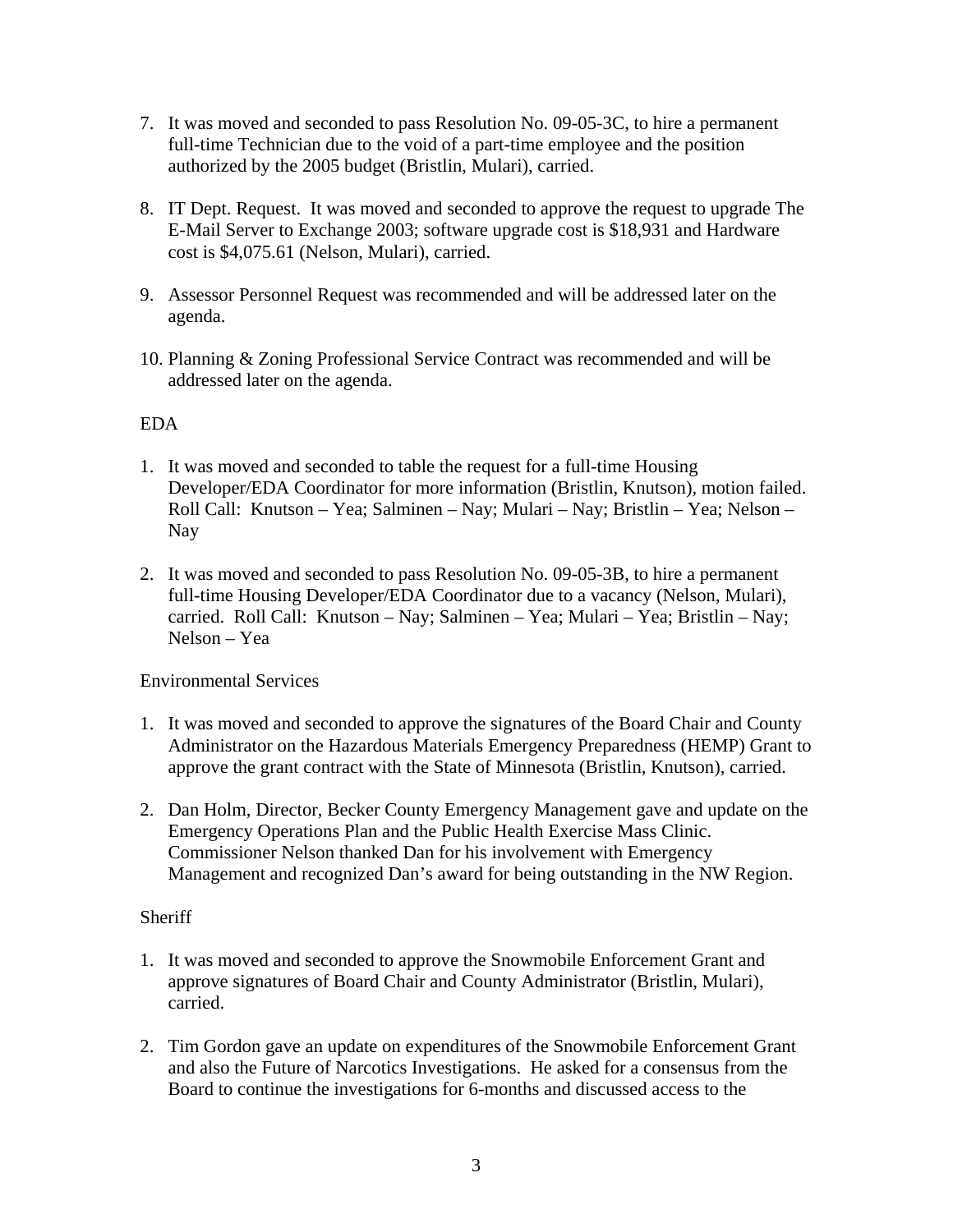contingency fund dollars to engage a temporary full-time investigator during this time.

### Human Services

- 1. It was moved and seconded to approve the Agenda with an addition (Nelson, Knutson), carried.
- 2. It was moved and seconded to approve the grant to provide a Fraud Prevention Officer (Nelson, Bristlin), carried.
- 3. It was moved and seconded to approved the purchase of services contract with Lake Agassiz Special Education/Lakeland Mental Health Center (Nelson, Bristlin), carried.
- 4. It was moved and seconded to approve the purchase of services contract with Becker County DAC amending the contract from \$177,001 to \$189,857 (Mulari, Bristlin), carried.
- 5. It was moved and seconded to approve the purchase of services contracts with Emmanuel Community, Merit Care, and Orenda Corporation for Home Health Care Services (Nelson, Knutson), carried.
- 6. It was moved and seconded to pass Resolution No. 09-05-3D, to hire a permanent full-time Eligibility Specialist due to a vacancy (Mulari, Nelson), carried.
- 7. It was moved and seconded to approve the Human Services Claims (Mulari, Bristlin), carried.

# Community Health

- 8. It was moved and seconded to approve the Public Health Preparedness Grant and the signatures of the Board Chair and the County Administrator (Mulari, Bristlin), carried.
- 9. It was moved and seconded to approve to conduct the Pandemic Flu Exercise event in Becker County on October 19, 2005 at the Technical College, Detroit Lakes, MN. (Bristlin, Knutson), carried.
- 10. It was moved and seconded to approve the Community Health Claims (Nelson, Mulari), carried.

#### Transit

11. It was moved and seconded to approve the Transit Claims (Nelson, Mulari), carried.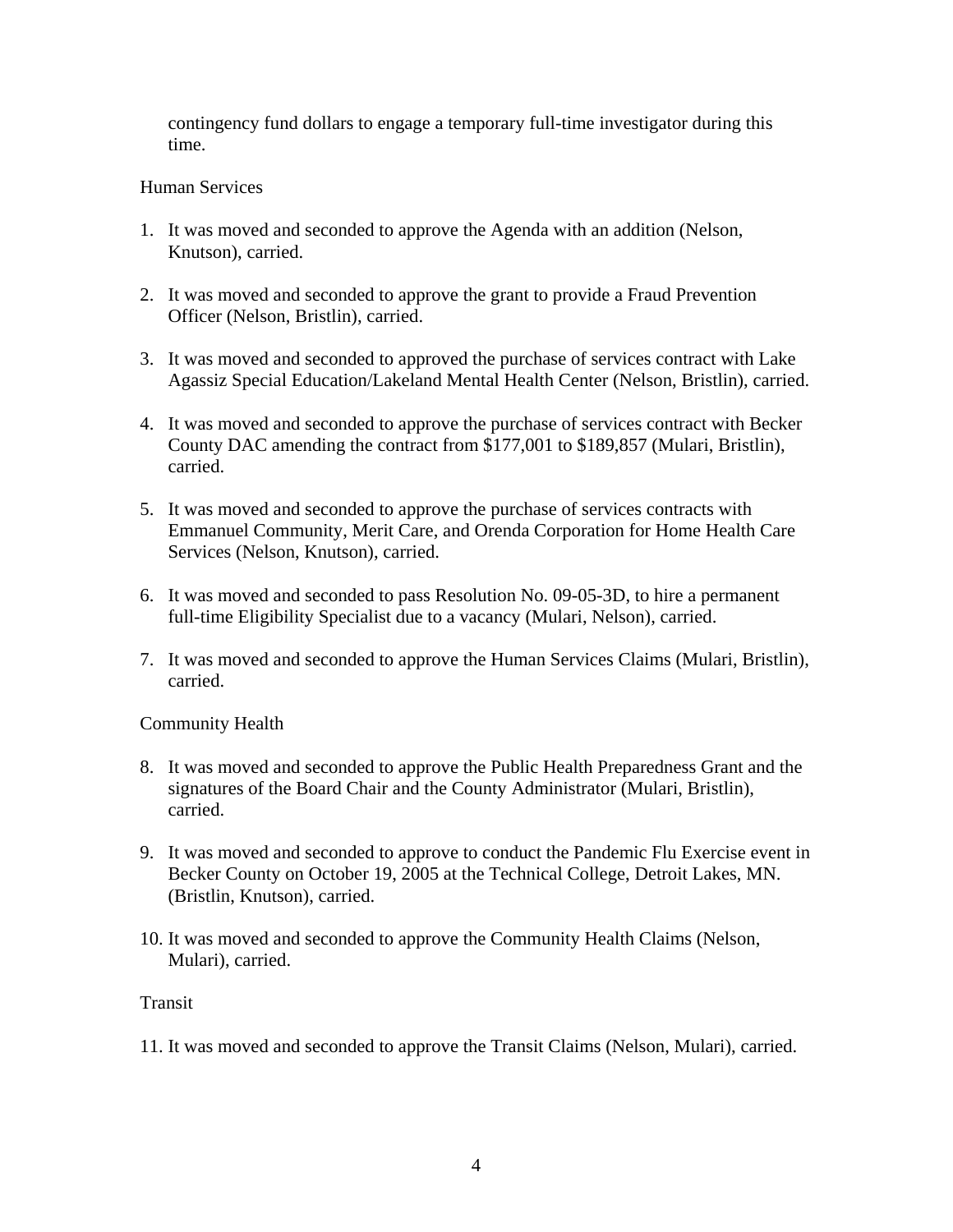Courthouse Expansion Update

Brian C. Berg, County Administrator, gave an update on the Courthouse Expansion Project. He described floor by floor the utilization of the space. The meetings of the Space Needs Committee continue to be held on Friday mornings.

#### Planning & Zoning

- 1. Becker County Planning Commission (PC) Minutes of September 20, 2003:
- (1) FIRST ORDER OF BUSINESS: William Purdy, Height of Land Twp. It was moved and seconded to concur with the PC findings and recommendations to approve the change of zone from commercial to residential and approve the certificate of survey allowing one tract of land based on the fact that it does meet the criteria of the Zoning Ordinance and Subdivision Ordinance (Knutson, Mulari), carried.
- (2) SECOND ORDER OF BUSINESS: Gary Goreham, Burlington Twp. It was moved and seconded to concur with the PC findings and recommendations to approve a conditional use permit to allow a commercial operation consisting of a store and café as outlined in the business plan submitted with the permit application based on the fact that it does meet the criteria of the Zoning Ordinance and would not be detrimental to the surrounding area (Knutson, Nelson), carried.
- (3) THIRD ORDER OF BUSINESS: Jason Sjostrom, Lake Park Twp. Tabled.
- (4) FOURTH ORDER OF BUSINESS: Scott Carey, Eagle View Twp. It was moved and seconded to concur with the PC findings and recommendations to approve the certificate of survey to allow one tract of land to be subdivided into two tracts of land based on the fact that the survey meets the criteria of the Zoning Ordinance and Subdivision Ordinance (Nelson, Knutson), carried.
- (5) FIFTH ORDER OF BUSINESS: George Wynn, Lake Eunice Twp. It was moved and seconded to concur with the PC findings and recommendations to approve the change of zone from agricultural to high density residential and approve a conditional use permit to allow a residential multi-unit development consisting of five units based on the fact that it does meet the criteria of the Zoning Ordinance with the stipulation that the common access area be limited to the most northerly 100 feet of the project (Knutson, Mulari), carried.
- (6) SIXTH ORDER OF BUSINESS: Juergen Byers, Audubon Twp. Tabled.
- (7) SEVENTH ORDER OF BUSINESS: Jason Benson, Lake Eunice Twp. It was moved and seconded to concur with the PC to approve the preliminary plat consisting of 14 lots based on the fact that the preliminary plat meets the criteria of the Zoning Ordinance and Subdivision Ordinance (Bristlin, Nelson), carried.
- (8) EIGHTH ORDER OF BUSINESS: Gary Kittelson, Green Valley Twp. It was moved and seconded to concur with the PC to approve the Change of Zone from agricultural to residential and approve the preliminary plat consisting of nine lots based on the fact that it does meet the criteria of the Zoning Ordinance and Subdivision Ordinance (Nelson, Bristlin), carried.
- (9) NINTH ORDER OF BUSINESS: Final Plat of The Woods on East Cozy Cove Baypoint LLC, Developer. It was moved and seconded to concur with the PC